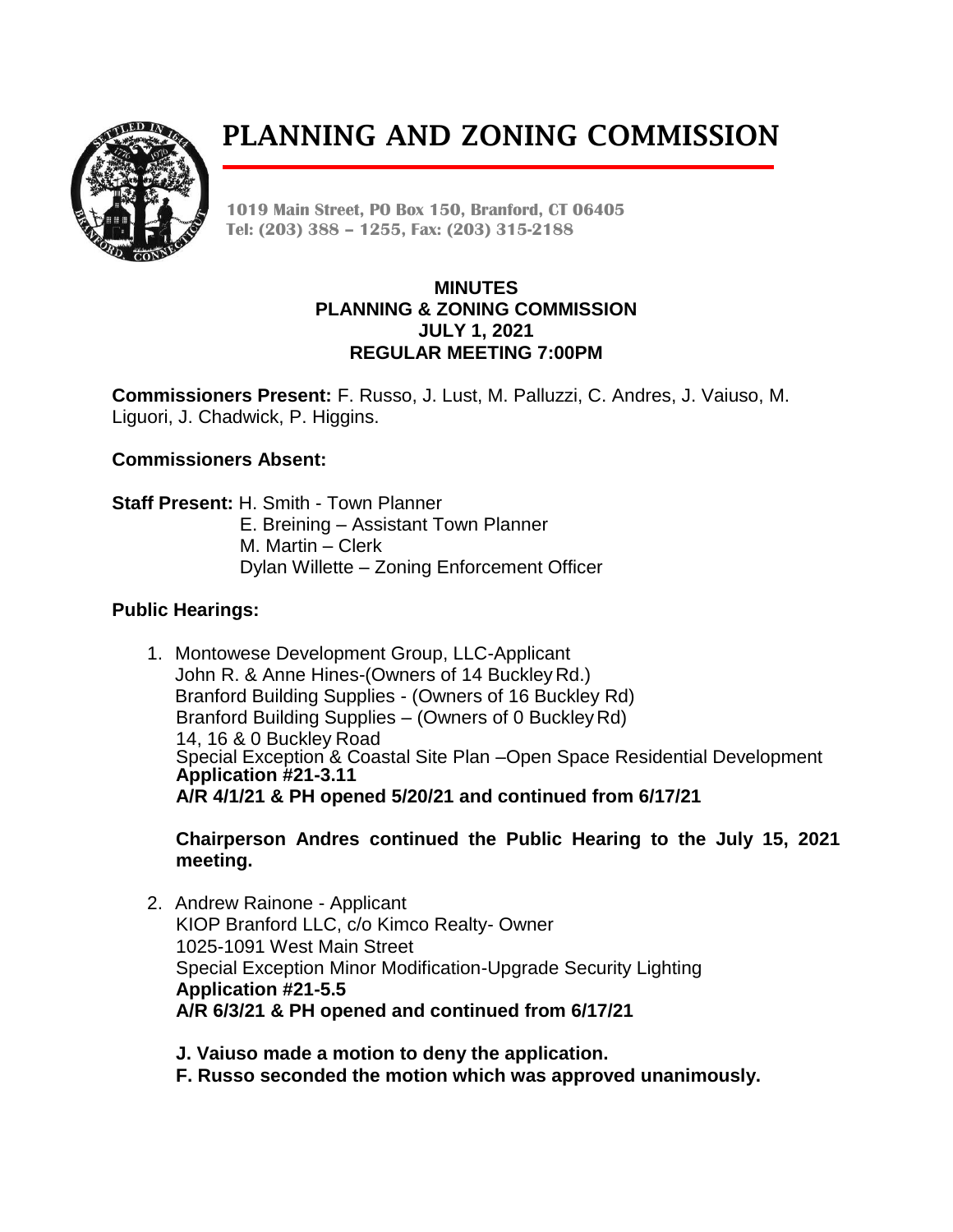#### **MINUTES:** 6/17/2021

**M. Palluzzi asked that the June 17, 2021 minutes reflect she recused herself from the application at 8 Svea Avenue.** 

**Joe Vaiuso made a motion to approve the June 17 minutes with this change.** 

**Joe Chadwick Seconded that motion which passed unanimously.**

#### **OLD BUSINESS:**

1. Syed Sami- Applicant Oil Barons Inc. c/o Robert Hartmann-Owner 49 Leetes Island Road Special Exception Modification – Expand Convenience Store **Application #21-5.4 A/R 5/20/21 & PH to be set**

## **This item was TABLED to the July 15 meeting.**

2. Branford Electric RR Assn, Inc. c/o John Proto- Applicant & Owner 45-55 & 46-52 Alex Warfield Rd. Special Exception - Grading (Section 6.8) **Application #21-4.7 A/R 5/6/21 & PH scheduled for 7/15/21**

**This item was TABLED to the July 15 meeting.**

3. Amy Allen-Applicant Renz Development, LLC-Owner 365 East Main Street Site Plan – Fast Food Restaurant **Application #21-6.1 A/R 6/3/21, tabled from 6/17/21**

## **This item was TABLED to the July 15 meeting.**

4. Charles Potter-Applicant Charles Potter & Laura Harris –Owners 2 Third Avenue Site Plan & Coastal Site Plan – Two-Family Dwelling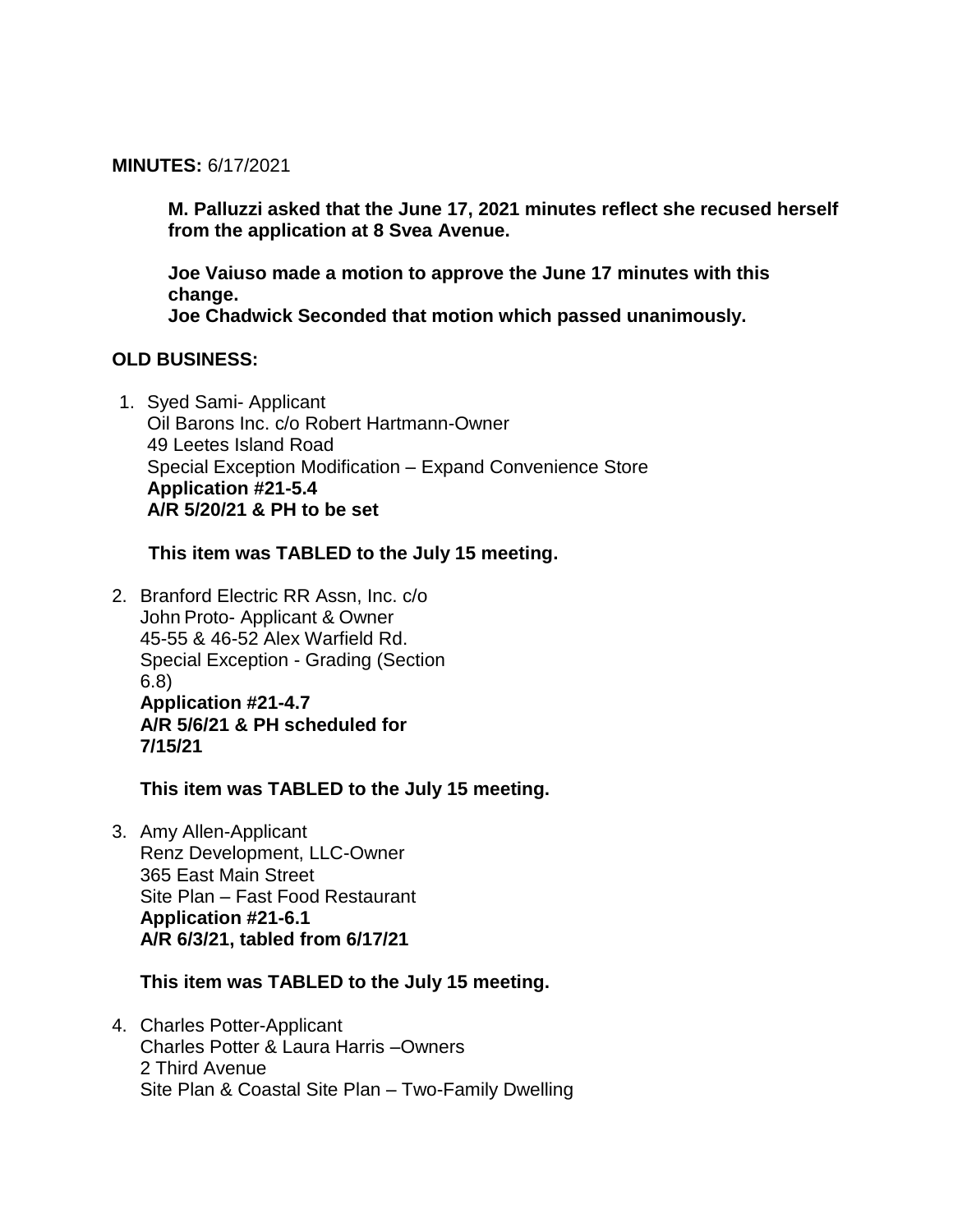## **Application #21-6.2 A/R 6/17/21, tabled from 6/17/21**

# **John Lust made a motion to approve with the condition listed below:**

1. Prior to the start of construction erosion control measures shall be installed to the satisfaction of the Zoning Enforcement Officer and maintained throughout the project.

# **Joe Chadwick Seconded the motion which passed unanimously.**

5. Christopher DeBell-Applicant & Owner 173 Hotchkiss Grove Road Special Exception-Grading (Sec.6.8) Single Family Dwelling within 100 feet of a wetland  **Application #21-6.3 A/R 6/17/21 & PH set for 7/15/21**

## **This item was TABLED.**

# **NEW BUSINESS:**

1. Montowese Development Group, LLC-Applicant John R. & Anne Hines-(Owners of 14 Buckley Rd.) Branford Building Supplies-(Owners of 16 Buckley Rd) Branford Building Supplies – (Owners of 0 BuckleyRd) 14, 16 & 0 Buckley Road Special Exception–Section 6.8 – Grading associated with an Open Space Residential Development **Application #21-6.7 To Be A/R & PH to be scheduled**

 **Chairman Chuck Andres said the Public Hearing was scheduled for July 15, 2021.**

2. Paul Santa Barbara-Applicant RCR Enterprises, LLC. c/o Christopher Russo 57 East Industrial Road Special Exception- Container Storage **Application #21-6.4 To be A/R 7/1/21 & PH set for 7/15/21**

## **This item was TABLED.**

3. Elaine Johnson-Applicant GTR LLC, c/o Gavin Renz-Owner